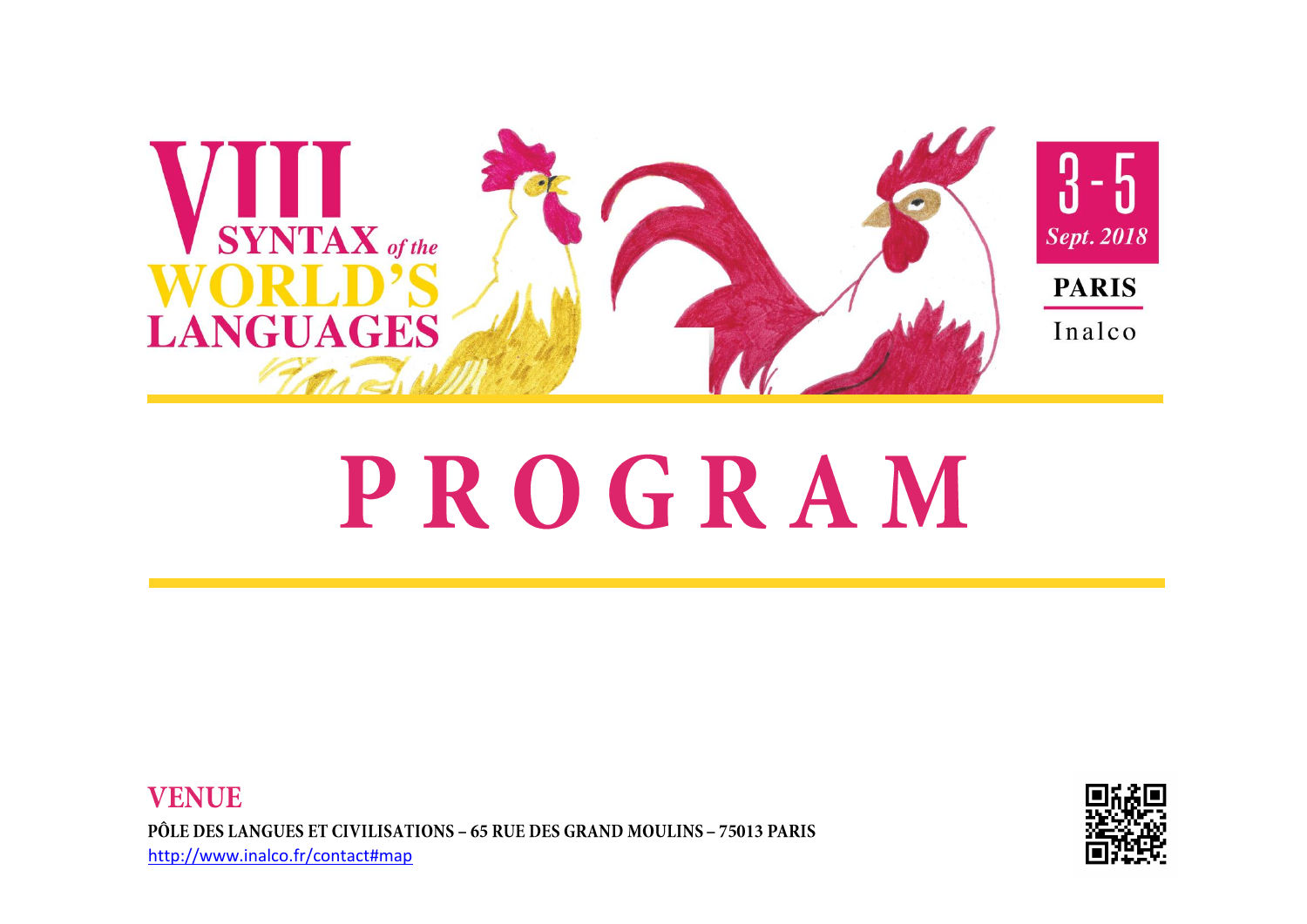|                |                                                     |                                                                          | <b>MONDAY, 3 SEPTEMBER</b>                                                  |                                                               |                                         |
|----------------|-----------------------------------------------------|--------------------------------------------------------------------------|-----------------------------------------------------------------------------|---------------------------------------------------------------|-----------------------------------------|
| 08:15          |                                                     |                                                                          |                                                                             |                                                               |                                         |
| 09:15          |                                                     | <b>REGISTRATION (2nd floor)</b>                                          |                                                                             |                                                               |                                         |
| 09:15<br>09:50 |                                                     |                                                                          | <b>Welcome (Amphi 1 - 2nd floor)</b>                                        |                                                               |                                         |
| 09:50          |                                                     |                                                                          | pause to change rooms                                                       |                                                               |                                         |
|                | AMPHI <sub>1</sub>                                  | AMPHI <sub>2</sub>                                                       | AMPHI3                                                                      | AMPHI5                                                        | AMPHI6                                  |
|                | <b>Explanation 1 - Aimée LAHAUSSOIS</b>             | <b>Quotatives - Ekkehard KÖNIG</b>                                       | <b>Sign languages - Stéphane ROBERT</b>                                     | <b>WS5: Differential internal possession</b>                  | <b>WS2: Negation</b>                    |
| 10:00          | Processing explanations of word order universals    | Yimarne in Kunbarlang: from similative to quotative                      | Syntactic structure of the nominal complex in                               | Introduction                                                  | Introduction                            |
|                | and diachrony: relative clause order and possessor  | Ivan Kapitonov, Caroline Gentens                                         | Russian Sign Language                                                       | András Bárány, Oliver Bond, Irina Nikolaeva                   | Matti Miestamo, Ljuba Veselinova        |
| 10:30          | order<br>Sonia Cristofaro                           |                                                                          | Anna Klezovich, Kirill Aksenov                                              |                                                               |                                         |
| 10:30          | How passives and dative alternations are related to | Enets conditional converb of the verb 'say' as                           | conically motivated subject drop in two sign                                | Prominent internal possessors and backward                    | Negation in Yupik-Inuit languages       |
|                | split (or differential) object marking              | conditional clause marker                                                | languages                                                                   | possessor raising: Norwegian ryggen på ham 'the               | Jerrold Sadock, Anthony Woodbur         |
|                | 11:00 Martin Haspelmath                             | Maria Ovsjannikova                                                       | Marloes Oomen, Vadim Kimmelman                                              | back on him' - Helge Lødrup                                   |                                         |
| 11:00<br>11:30 | Coffee break (Hall 2 - 2nd floor)                   |                                                                          |                                                                             |                                                               |                                         |
|                | <b>Explanation 2 - Rozenn GUÉROIS</b>               | <b>Lexical classes - Stéphane ROBERT</b>                                 |                                                                             | <b>WS5: Differential internal possession</b>                  | <b>WS2: Negation</b>                    |
| 11:30          | Why relative verbs agree with their head noun in    | The syntax and semantics of stative verbs in Kavalan                     |                                                                             | Possessive agreement in Meadow Mari, Udmurt,                  | Negation against a Polysynthetic B      |
|                | many Bantu languages                                | <b>Fuhui Hsieh</b>                                                       |                                                                             | and Komi-Permyak                                              | Marianne Mithun                         |
| 12:00          | Mark Van de Velde                                   |                                                                          |                                                                             | Nikolett F. Gulyás, Erika Asztalos, Laura Horváth,            |                                         |
|                | Isomorphism, conversion and lability in Mande       | Verbal classifier structures in the Wu dialects of                       |                                                                             | Ditta Szabó, Bogáta Timár<br>Two types of genitives in Moksha | Negation in Oneida and Northern         |
| 12:00          | verbal morphosyntax: big consequences of small      | China                                                                    |                                                                             | Polina Pleshak                                                | Jean-Pierre Koenig, Karin Michelso      |
|                | changes                                             | <b>Boyang Liu</b>                                                        |                                                                             |                                                               |                                         |
| 12:30          | <b>Dmitry Idiatov</b>                               |                                                                          |                                                                             |                                                               |                                         |
|                | Routes towards the irrealis                         | Nominal classification in Mako (Sáliban)                                 |                                                                             | Internal possession in Korean and the genitive                | Negation in Koasati                     |
|                | 12:30 Andrea Sansò                                  | Jorge Emilio Rosés Labrada                                               |                                                                             | <b>Christine Chabot</b>                                       | Jack Martin                             |
| 13:00          |                                                     |                                                                          |                                                                             |                                                               |                                         |
| 13:00          |                                                     |                                                                          |                                                                             |                                                               |                                         |
| 14:00          |                                                     |                                                                          | LUNCH (Hall 2 - 2nd floor)                                                  |                                                               |                                         |
|                | <b>Complex predicates 1 - Eveling VILLA</b>         | <b>Valency changing 1 - Sonia CRISTOFARO</b>                             | <b>TAMP - Maximilien GUÉRIN</b>                                             | <b>WS5: Differential internal possession</b>                  | <b>WS2: Negation</b>                    |
| 14:00          | What do serial verbs mean? A worldwide survey       | Applicative prefixes in Umo <sup>n</sup> ho <sup>n</sup> (Omaha, Siouan) | A synchronic description of verbal aspect in Salasaka                       | Prominent internal possessor (PiP) constructions in           | Negation in Chuxnabán Mixe              |
|                | Daniel Ross, Joseph Lovestrand                      | Julie Marsault                                                           | Kichwa                                                                      | Gurindji                                                      | Carmen Jany                             |
| 14:30          |                                                     |                                                                          | Tessa Molnar, Robin Aronow                                                  | <b>Felicity Meakins</b>                                       |                                         |
| 14:30          | Deictic directionality exponents in Emai            | Nominal sources for applicative markers? Classifiers                     | The Hittite suffix - ške/a- between verbal aspect and                       | Closure                                                       | Negation in Yukuna: (a)symmetrie        |
|                | Ron Schaefer, Francis Egbokhare                     | in Mojeño Trinitario                                                     | pluractionality: a typological approach                                     |                                                               | subordinate clauses                     |
| 15:00          |                                                     | Françoise Rose                                                           | Guglielmo Inglese, Simone Mattiola                                          |                                                               | Magdalena Lemus Serrano                 |
| 15:00          | Causative in Ossetian as a complex predicate        | Locative arguments in Kinyarwanda                                        | Aspect-negation interaction in Komi and Udmurt                              |                                                               | The grammar of negation in Tacan        |
| 15:30          | Sergei Tatevosov, Ekaterina Lyutikova               | Kyle Jerro                                                               | non-finite 'before'/'until'-clauses<br>Ekaterina Georgieva, Nikita Muraviev |                                                               | Amazonian Bolivia)<br>Antoine Guillaume |
| 15:30          | Coffee break (Hall 2 - 2nd floor)                   |                                                                          |                                                                             |                                                               |                                         |
| 16:00          | <b>Complex predicates 2 - Chris REINTGES</b>        | <b>Valency changing 2 - Sonia CRISTOFARO</b>                             | <b>TAMP &amp; Connectives - Guillaume JACQUES</b>                           |                                                               | <b>WS2: Negation</b>                    |
| 16:00          | Repetition of verbs and their objects as a          | Valency alternations across Northern Eurasia                             |                                                                             |                                                               | Negation in Mapudungun                  |
|                | constituency test in Vatlongos (Vanuatu)            | Nicklas Oranen                                                           |                                                                             |                                                               | Fernando Zúñiga                         |
|                | 16:30 Eleanor Ridge                                 |                                                                          |                                                                             |                                                               |                                         |
|                | Auxiliary verb constructions in Wolof and           | From antipassive to causative and from causative to                      | Morphosyntactic reanalysis as a trigger of new                              |                                                               | Negation in Ungarinyin                  |
| 16:30          | neighboring languages: a case-study to rethink the  | antipassive: Two cases of the antipassive/causative                      | TAME paradigms formation in Zan                                             |                                                               | <b>Stef Spronck</b>                     |
| 17:00          | notion of auxiliary in general linguistics          | syncretism                                                               | Alexander Rostovtsev-Popiel                                                 |                                                               |                                         |
|                | Maximilien Guérin                                   | Albert Alvarez Gonzalez                                                  |                                                                             |                                                               |                                         |
| 17:00          | Copular verbs and copula drop in Tundra Nenets      | Clause Structure and Grammaticalisation: Modal                           | A typology of non-exhaustivity: focus on non-                               |                                                               | Negation in Murrinhpatha (Austra        |
|                | Nikolett Mus, Veronika Hegedűs, Balázs Surányi      | Markers in Tat                                                           | exhaustive connectives                                                      |                                                               | <b>Rachel Nordlinger</b>                |
| 17:30          |                                                     | Murad Suleymanov                                                         | Caterina Mauri, Alessandra Barotto                                          |                                                               |                                         |
| 17:30          |                                                     |                                                                          | <b>COCKTAIL (Hall 2 - 2nd floor)</b>                                        |                                                               |                                         |
| 19:00          |                                                     |                                                                          |                                                                             |                                                               |                                         |

| AMPHI5                                                                                                                                                                                              | AMPHI6                                                                                               |
|-----------------------------------------------------------------------------------------------------------------------------------------------------------------------------------------------------|------------------------------------------------------------------------------------------------------|
| <b>WS5: Differential internal possession</b>                                                                                                                                                        | <b>WS2: Negation</b>                                                                                 |
| Introduction<br>András Bárány, Oliver Bond, Irina Nikolaeva                                                                                                                                         | Introduction<br>Matti Miestamo, Ljuba Veselinova                                                     |
| Prominent internal possessors and backward<br>possessor raising: Norwegian ryggen på ham 'the<br>back on him' - Helge Lødrup                                                                        | Negation in Yupik-Inuit languages<br>Jerrold Sadock, Anthony Woodbury                                |
|                                                                                                                                                                                                     |                                                                                                      |
| <b>WS5: Differential internal possession</b><br>Possessive agreement in Meadow Mari, Udmurt,<br>and Komi-Permyak<br>Nikolett F. Gulyás, Erika Asztalos, Laura Horváth,<br>Ditta Szabó, Bogáta Timár | <b>WS2: Negation</b><br>Negation against a Polysynthetic Backdrop: Mohawk<br><b>Marianne Mithun</b>  |
| Two types of genitives in Moksha<br>Polina Pleshak                                                                                                                                                  | Negation in Oneida and Northern Iroquoian<br>Jean-Pierre Koenig, Karin Michelson                     |
| Internal possession in Korean and the genitive<br><b>Christine Chabot</b>                                                                                                                           | Negation in Koasati<br><b>Jack Martin</b>                                                            |
|                                                                                                                                                                                                     |                                                                                                      |
| <b>WS5: Differential internal possession</b>                                                                                                                                                        | <b>WS2: Negation</b>                                                                                 |
| Prominent internal possessor (PiP) constructions in<br>Gurindji<br><b>Felicity Meakins</b>                                                                                                          | Negation in Chuxnabán Mixe<br>Carmen Jany                                                            |
| Closure                                                                                                                                                                                             | Negation in Yukuna: (a)symmetries in main versus<br>subordinate clauses<br>Magdalena Lemus Serrano   |
|                                                                                                                                                                                                     | The grammar of negation in Tacana (Takanan family,<br>Amazonian Bolivia)<br><b>Antoine Guillaume</b> |
|                                                                                                                                                                                                     |                                                                                                      |
|                                                                                                                                                                                                     | <b>WS2: Negation</b>                                                                                 |
|                                                                                                                                                                                                     | Negation in Mapudungun<br>Fernando Zúñiga                                                            |
|                                                                                                                                                                                                     | Negation in Ungarinyin<br><b>Stef Spronck</b>                                                        |
|                                                                                                                                                                                                     | Negation in Murrinhpatha (Australia)<br><b>Rachel Nordlinger</b>                                     |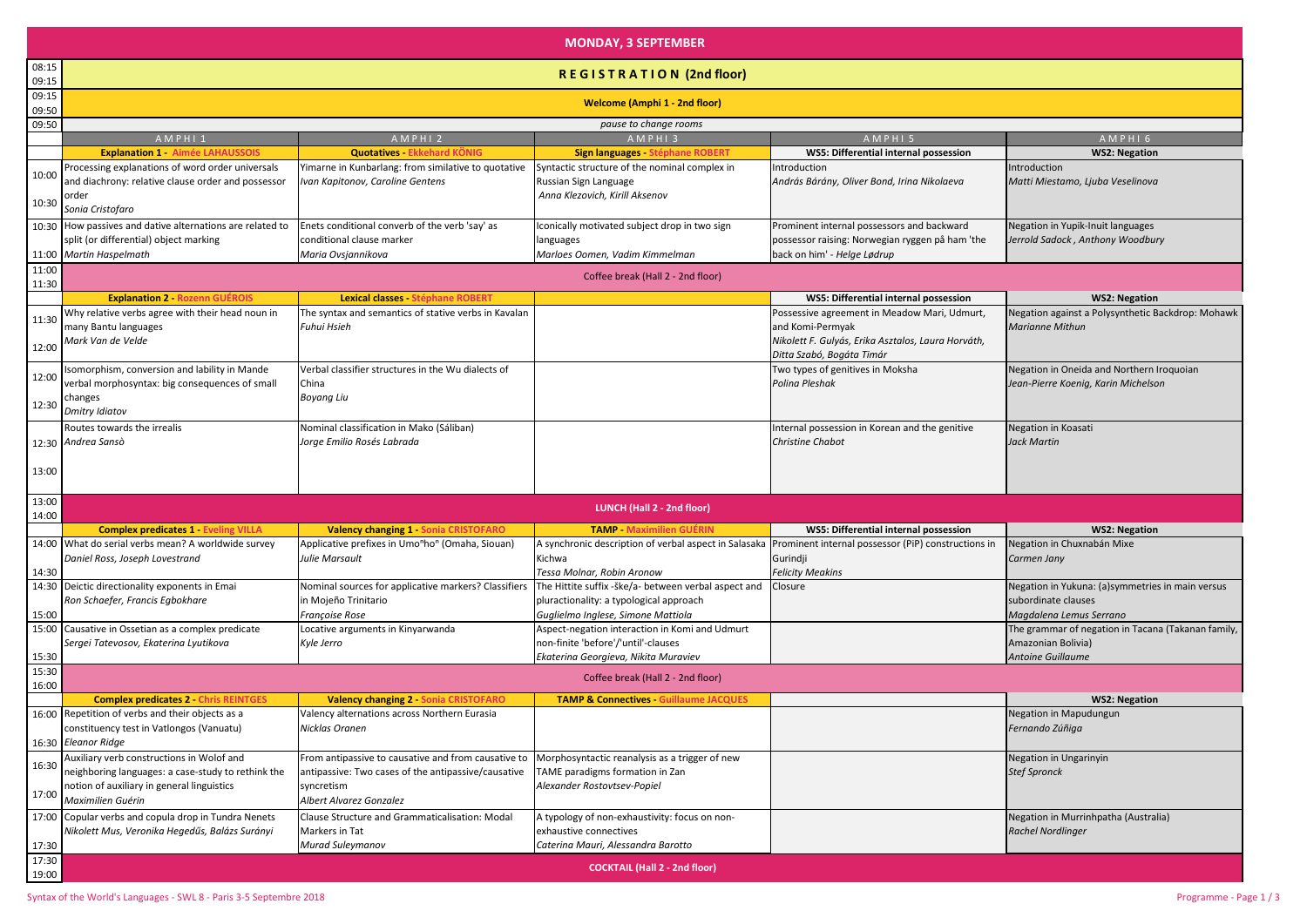|                | <b>TUESDAY, 4 SEPTEMBER</b>                                                                                                                             |                                                      |                                                |                                                       |                                                       |
|----------------|---------------------------------------------------------------------------------------------------------------------------------------------------------|------------------------------------------------------|------------------------------------------------|-------------------------------------------------------|-------------------------------------------------------|
|                | AMPHI <sub>1</sub>                                                                                                                                      | AMPHI <sub>2</sub>                                   | AMPHI3                                         | AMPHI5                                                | AMPHI6                                                |
|                | <b>Argument structure 1 - Maximilien GUÉRIN</b>                                                                                                         | <b>Relative clauses - Mena LAFKIOUI</b>              | <b>WS2: Negation</b>                           | <b>WS1: Compex sentences in creoles</b>               | WS4: Lest we miss them                                |
|                | Locative marker syncretism pattern of Iraqw (South-                                                                                                     | The subject participle in Armenian and Turkish and   | Negation in Nafsan                             | Introduction                                          | Introduction & Precautioning function across          |
|                | 9:30 Cushitic)                                                                                                                                          | the relativization accessibility hierarchy Katherine | Ana Krajinovic                                 | Stefano Manfredi, Nicolas Quint                       | languages                                             |
|                | 10:00 Anne Kruijt                                                                                                                                       | Hodgson                                              |                                                |                                                       | Marine Vuillermet                                     |
|                |                                                                                                                                                         |                                                      |                                                |                                                       |                                                       |
|                | Reflexivization of the fringe: the case of Mano,                                                                                                        | Matlatzinca (headless) relatives: A typological      | Besemah negation in typological and historical | Conditional clauses in Southern Indo-Portuguese       | Syntactically independent but pragmatically           |
| 10:00 Mande    |                                                                                                                                                         | overview                                             | perspective                                    | Patrícia Costa, Vanessa López                         | dependent: precautioning temporal markers             |
|                | 10:30 Maria Khachaturyan, Anna Volkova                                                                                                                  | Enrique Palancar, Leonardo Carranza                  | <b>Bradley Mcdonnell</b>                       |                                                       | Eva Schultze-Berndt, Denise Angelo                    |
|                |                                                                                                                                                         |                                                      |                                                |                                                       |                                                       |
|                | Double-locative arguments in Yaqui external                                                                                                             | Relativization in the Brag-dbar dialect of Situ      | Negation and finiteness in Gutob               | Avertive constructions in Seychelles Creole and       | Inauspicious events in Thulung Rai: from              |
|                | 10:30 possession constructions                                                                                                                          |                                                      | Judith Voß                                     |                                                       | prohibitives to the odd avertive                      |
|                |                                                                                                                                                         | Rgyalrong                                            |                                                | beyond                                                |                                                       |
|                | 11:00 Lilián Guerrero, Valeria Belloro                                                                                                                  | Shuya Zhang                                          |                                                | Susanne Maria Michaelis                               | Aimée Lahaussois                                      |
| 11:00          |                                                                                                                                                         |                                                      |                                                |                                                       |                                                       |
| 11:30          |                                                                                                                                                         |                                                      | Coffee break                                   |                                                       |                                                       |
|                | <b>Argument structure 2 - Chris REINTGES</b>                                                                                                            | <b>Complex sentences 1 - Mena LAFKIOUI</b>           | <b>WS2: Negation</b>                           | <b>WS1: Compex sentences in creoles</b>               | WS4: Lest we miss them                                |
|                | Argument structure constructions: polysemy or                                                                                                           | Complement clauses in Hoocąk (Siouan) Johannes       | Negation system in Amri Karbi                  | Purposive meaning potential with fo and so in         | Apprehensive and precautioning constructions in       |
|                | 11:30 homonymy                                                                                                                                          | Helmbrecht                                           | Nailya Philippova                              | Vincentian Creole                                     | Japhug                                                |
|                | 12:00 Silvia Luraghi                                                                                                                                    |                                                      |                                                | Paula Prescod                                         | Guillaume Jacques                                     |
|                |                                                                                                                                                         |                                                      |                                                |                                                       |                                                       |
|                | Transitivity and argument roles of verbs of naming                                                                                                      | Complementation strategies in Ruuli                  | System of Negation in Geshiza                  | Typology, complexity and subordination in Korlai      | Lest-clauses in Upper Tanana Dene                     |
|                | 12:00 Corinna Handschuh                                                                                                                                 | Marie-Louise Lind Sørensen, Alena Witzlack-          | Sami Honkasalo                                 | Indo-Portuguese                                       | Olga Lovick                                           |
| 12:30          |                                                                                                                                                         | Makarevich                                           |                                                | Clancy J. Clements                                    |                                                       |
|                |                                                                                                                                                         |                                                      |                                                |                                                       |                                                       |
|                | A cross-linguistic perspective on the interaction of                                                                                                    | Para-hypotaxis in the world's languages: A cross-    | Verbal negation system in Ulch                 | Aspect marking in Capeverdean (CV) adverbial          | Morphosyntax of apprehension in Ngumpin-Yapa          |
|                | 12:30 predicate structure, valence orientation and                                                                                                      | linguistic survey                                    | Natalia Stoynova                               | subordinate clauses                                   | languages (Australia)                                 |
|                | 13:00 Canonicity in psych expressions - Julian Rott,                                                                                                    | Daniel Ross, Jesús Olguín Martínez, Luca Ciucci      |                                                | Eliane Vieira Semedo, Nicolas Quint                   | Mitchell Browne, David Osgarby                        |
|                | Elisabeth Verhoeven, Paola Fritz-Huechante                                                                                                              |                                                      |                                                |                                                       |                                                       |
| 13:00          |                                                                                                                                                         |                                                      | Lunch                                          |                                                       |                                                       |
| 14:00          |                                                                                                                                                         |                                                      |                                                |                                                       |                                                       |
|                |                                                                                                                                                         |                                                      |                                                | <b>WS1: Compex sentences in creoles</b>               | WS4: Lest we miss them                                |
|                |                                                                                                                                                         |                                                      |                                                | Kriol complex sentences                               | Don't be fearful, lest it be undesirable: prohibitive |
| 14:00          |                                                                                                                                                         |                                                      |                                                | Denise Angelo                                         | and precautionary clauses in Papapana                 |
| 14:30          |                                                                                                                                                         |                                                      |                                                |                                                       | Ellen Smith-Dennis                                    |
|                |                                                                                                                                                         |                                                      |                                                |                                                       |                                                       |
|                |                                                                                                                                                         |                                                      |                                                | The reconstitution of subordination                   | Precautioning clause in Seediq                        |
| 14:30          |                                                                                                                                                         | <b>Poster Presentations - 2nd floor</b>              |                                                | Tonjes Veenstra                                       | Naomi Tsukida                                         |
| 15:00          |                                                                                                                                                         | (General Session & WS2:Negation)                     |                                                |                                                       |                                                       |
|                |                                                                                                                                                         |                                                      |                                                |                                                       |                                                       |
|                |                                                                                                                                                         |                                                      |                                                | Serial verbs need no explanation but other complex    | Closure                                               |
| 15:00          |                                                                                                                                                         |                                                      |                                                | constructions do: creoles and beyond                  |                                                       |
| 15:30          |                                                                                                                                                         |                                                      |                                                | <b>Daniel Ross</b>                                    |                                                       |
|                |                                                                                                                                                         |                                                      |                                                |                                                       |                                                       |
| 15:30<br>16:00 |                                                                                                                                                         |                                                      | Coffee break                                   |                                                       |                                                       |
|                | <b>Incorporation - Jakob LESAGE</b><br><b>Nonverbal predication - Ekkehard KÖNIG</b><br><b>WS2: Negation</b><br><b>WS1: Compex sentences in creoles</b> |                                                      |                                                |                                                       |                                                       |
|                | Referentiality and modifiability of incorporated                                                                                                        | The transcategorial morphology and its relation to   | Clausal negation in Nivkh                      | Relative clauses in two English-lexified creoles: Tok |                                                       |
| 16:00          | nouns: Cross- and intra-linguistic variation                                                                                                            | the omnipredicative pattern in languages of Tupi-    | Ekaterina Gruzdeva                             | Pisin and Hawai'i Creole                              |                                                       |
|                | Marieke Olthof                                                                                                                                          | Guarani family                                       |                                                | Jeff Siegel                                           |                                                       |
| 16:30          |                                                                                                                                                         | Marina Magalhães, Alive Da Cruz, Walkiria Praça      |                                                |                                                       |                                                       |
|                | Verb-based lexical restrictions on incorporation: a                                                                                                     | Extraction and referential constructions in Movima   | <b>Negation in Veps</b>                        | Non-finite and finite subordinate clauses in creole   |                                                       |
| 16:30          | typological survey                                                                                                                                      | Katarina Haude                                       | Riho Grünthal                                  | <b>languages</b>                                      |                                                       |
|                | Eva Van Lier, Marieke Olthof                                                                                                                            |                                                      |                                                | Bettina M Migge, Stefano Manfredi                     |                                                       |
| 17:00          |                                                                                                                                                         |                                                      |                                                |                                                       |                                                       |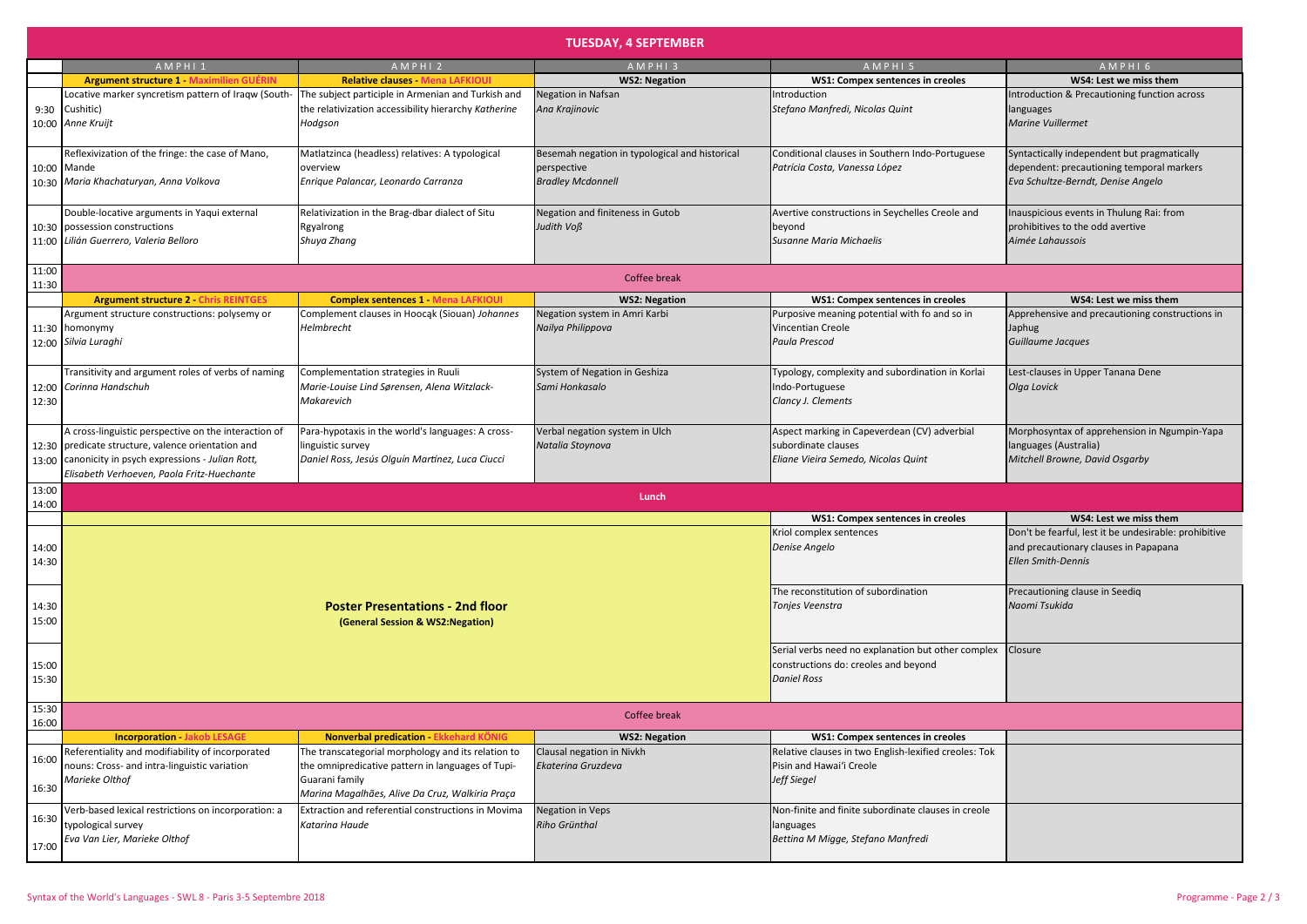|                | <b>WEDNESDAY, 5 SEPTEMBER</b>                                           |                                                                                              |                                                                                                        |                                                                          |                                                                           |
|----------------|-------------------------------------------------------------------------|----------------------------------------------------------------------------------------------|--------------------------------------------------------------------------------------------------------|--------------------------------------------------------------------------|---------------------------------------------------------------------------|
|                | AMPHI <sub>1</sub>                                                      | AMPHI <sub>2</sub>                                                                           | AMPHI3                                                                                                 | AMPHI5                                                                   | AMPHI6                                                                    |
|                | <b>Alignment - Katharina HAUDE</b>                                      | <b>Complex sentences 2 - Elsa OREAL</b>                                                      | <b>Variation &amp; Complex predication - Guill. SEGERER</b>                                            | <b>WS3: Articles</b>                                                     | <b>WS2: Negation</b>                                                      |
|                | 9:00 Alignment in the Andic languages: towards a                        | Embedded interrogatives in some French-based                                                 | Control violation in Russian converbs                                                                  | Definite articles and their uses: Diversity and                          | Khinalug Negation Patterns                                                |
|                | definition of transitivity in Zilo                                      | creoles                                                                                      | Svetlana Puzhaeva, Evgeniy Glazunov, Natalia                                                           | patterns of variation                                                    | Monika Rind-Pawlowski                                                     |
|                | 9:30 Neige Rochant, Hélène Gérardin                                     | Anne Abeillé, Shrita Hassamal                                                                | Slioussar, Natalia Zevakhina                                                                           | <b>Ekkehard Koenig</b>                                                   |                                                                           |
| 9:30           | Grammatical relations, case-marking and person                          | At a crossroads between discourse and syntax: the                                            | The predicative use of the infinitive and the                                                          |                                                                          | Some remarkable features of negative verb forms in                        |
|                | hierarchy in Wampis                                                     | polyfunctionality of clause linkers ru' and ga' in                                           | expression of the subject in Jóola Fóoñi (Atlantic)                                                    |                                                                          | Andi (Nakh-Daghestanian)                                                  |
|                | 10:00 Jaime Peña                                                        | Mayrinax Atayal<br>Yi-Yang Cheng                                                             | Alain Christian Bassene, Denis Creissels                                                               |                                                                          | <b>Timur Maisak</b>                                                       |
|                | 10:00 Partial syntactic ergativity in Panará (Jê)                       | Content questions in Abaza: Syntax in morphological Morphosyntactic variation in Old Swahili |                                                                                                        | The elusive syntactic definition of articles as a                        | Typological aspects of negation in Sign Language of                       |
|                | <b>Bernat Bardagil-Mas</b>                                              | guise                                                                                        | Lutz Marten, Hannah Gibson, Rozenn Guérois                                                             | unified class in North Vanuatu                                           | the Netherlands: Negative particles, negative                             |
| 10:30          |                                                                         | Peter Arkadiev                                                                               |                                                                                                        | Agnès Henri                                                              | modals, and neg-raising                                                   |
|                |                                                                         |                                                                                              |                                                                                                        |                                                                          | Ulrika Klomp, Marloes Oomen, Roland Pfau                                  |
| 10:30<br>11:00 |                                                                         |                                                                                              | Coffee break                                                                                           |                                                                          |                                                                           |
|                | Information structure & word order - Kath. HAUDE                        | <b>Reported speech - Guillaume SEGERER</b>                                                   | <b>Negation</b> Françoise ROSE                                                                         | <b>WS3: Articles</b>                                                     | <b>WS2: Negation</b>                                                      |
|                | 11:00 Mocoví agent-defocusing constructions: Beyond the                 | The syntax of logophoric speech: Toward a                                                    | Sources of verbal negation in Yawarana                                                                 | The feedback between syntax and functions of the                         | Negation in Kabyle (Berber)                                               |
|                | passive                                                                 | structural approach to the direct-indirect continuum   Natalia Cáceres Arandia               |                                                                                                        | article ni in Yokot'an                                                   | Amina Mettouchi                                                           |
|                | 11:30 Cristian Juárez                                                   | Tatiana Nikitina, Anna Bugaeva                                                               |                                                                                                        | <b>Maurice Pico</b>                                                      |                                                                           |
|                | 11:30 Configurationality in Ngkolmpu revisited                          | Reported speech in Dargwa: pronouns against                                                  | mperative negation: Toward a typology                                                                  | Determiners in Tojol-ab'al [toj] (Mayan)                                 | Negative constructions in Beja (North - Cushitic)                         |
|                | <b>Matthew Carroll</b>                                                  | verbal person marking                                                                        | Daniel Van Olmen                                                                                       | Antonio Magana Macias                                                    | Martine Vanhove                                                           |
| 12:00          |                                                                         | Nina Sumbatova                                                                               |                                                                                                        |                                                                          |                                                                           |
|                | 12:00 Phrasal or clausal conjunction? - postverbal                      | How empathy hierarchy is reflected in Khroskyabs                                             | Negation, prosody and constituency: the case of                                                        | Revisiting Greenberg: Articles and the development                       | Negation in Lopit, an Eastern Nilotic language                            |
|                | conjoined subjects in Bosnian/Croatian/ Serbian: an                     | morphosyntax                                                                                 | Kakabe, a Western Mande language                                                                       | of case markers in Early Georgian                                        | Jonathan Moodie                                                           |
|                | 12:30 experimental study                                                | Yunfan Lai                                                                                   | Alexandra Vydrina                                                                                      | Alexander Rostovtsev-Popiel, Lela Tsikhelashvili                         |                                                                           |
|                | Nedzad Leko, Nermina Čordalija, Ivana Jovović                           |                                                                                              |                                                                                                        |                                                                          |                                                                           |
| 12:30          |                                                                         |                                                                                              | Lunch                                                                                                  |                                                                          |                                                                           |
| 13:30          | <b>Agreement - Enrique PALANCAR</b>                                     | <b>Nominalization - Elsa OREAL</b>                                                           | <b>Flagging &amp; Interpositions Ronny MEYER</b>                                                       | <b>WS3: Articles</b>                                                     | <b>WS2: Negation</b>                                                      |
|                | 13:30 Politeness hierarchy in Chuukese                                  | Nominalization of nominalizations in Hill Mari and                                           | nterpositions, a rare type of grammatical word                                                         | Syntactic determinants of the development of                             | Negation in Kam, a Niger-Congo language of                                |
|                | Hyun-Jong Hahm                                                          | beyond                                                                                       | <b>Denis Creissels</b>                                                                                 | articles: A cross-linguistic investigation                               | Northeastern Nigeria                                                      |
| 14:00          |                                                                         | Ksenia Shagal, Anna Volkova                                                                  |                                                                                                        | Karsten Schmidtke-Bode                                                   | Jakob Lesage                                                              |
|                |                                                                         |                                                                                              |                                                                                                        |                                                                          |                                                                           |
|                | 14:00 A quantitative analysis of object agreement in<br>Luruuli/Lunyara | Patterns of morphosyntactic transformation in the<br>Amur Linguistic Area                    | .atvian "semi-prepositions" and their properties:<br>between spatial adverbs and canonical adpositions | On the relationship between articles and case: A<br>typological approach | The interaction of negation and tense-aspect-mood<br>in Gyeli (Bantu A80) |
|                | 14:30 Erika Weinberger                                                  | Ekaterina Gruzdeva, Juha Janhunen                                                            | Natalia Perkova                                                                                        | Kaius Sinnemaki, Max Wahlström                                           | <b>Nadine Grimm</b>                                                       |
|                |                                                                         |                                                                                              |                                                                                                        |                                                                          |                                                                           |
|                | 14:30 Languages with set nouns do not have adnominal                    | A study of O'dam suppletion and category shift                                               | Subjecthood and case in Lun Bawang                                                                     | Post-nominal classifier as definite article in                           | The negation system of Cuwabo (Bantu P34,                                 |
|                | number agreement                                                        | Michael Everdell, Kristin Denlinger                                                          | <b>Charlotte Hemmings</b>                                                                              | Southwestern Mandarin Chinese                                            | Mozambique)                                                               |
|                | 15:00 Ranko Matasović                                                   |                                                                                              |                                                                                                        | Jingting Ye                                                              | Rozenn Guérois                                                            |
| 15:00<br>15:30 | <b>Coffee break</b>                                                     |                                                                                              |                                                                                                        |                                                                          |                                                                           |
|                | <b>Agentivity and alignment - Mirjam MÖLLER</b>                         | Language contact - Alexandra VYDRINA                                                         | <b>Word order - Ronny MEYER</b>                                                                        | <b>WS3: Articles</b>                                                     | <b>WS2: Negation</b>                                                      |
|                | 15:30 The semantics of split-intransitive alignment                     | Subjecthood properties in Salar language                                                     | Greenberg's sixth universal revisited: The VSO/SVO                                                     | Articles: typological observations                                       | Negation in Mano, Southern Mande                                          |
|                | systems: A multidimensional scaling analysis                            | <b>Camille Simon</b>                                                                         | word order contrast in Early Egyptian                                                                  | Laura Becker                                                             | Maria Khachaturyan                                                        |
|                | 16:00 Jens Van Gysel                                                    |                                                                                              | Christoph Reintges                                                                                     |                                                                          |                                                                           |
|                | 16:00 Agents and transitivity $-$ a look at agentive                    | Enets non-finite clauses: an intergenerational study                                         | Polyvalent suffixes in Garifuna                                                                        | <b>Closure</b>                                                           | <b>Closure</b>                                                            |
|                | alignment in Semai (Aslian, Malaysia)                                   | of a seriously endangered language                                                           | Pamela Munro                                                                                           |                                                                          |                                                                           |
|                | 16:30 Sylvia Tufvesson                                                  | Maria Ovsjannikova, Olesya Khanina                                                           |                                                                                                        |                                                                          |                                                                           |
| 16:30          |                                                                         | pause to change rooms                                                                        |                                                                                                        |                                                                          |                                                                           |
| 16:40          | <b>Closure (Auditorium)</b>                                             |                                                                                              |                                                                                                        |                                                                          |                                                                           |
| 17:20          |                                                                         |                                                                                              |                                                                                                        |                                                                          |                                                                           |
| 19:00          | <b>Conference dinner - Restaurant la Coupole</b>                        |                                                                                              |                                                                                                        |                                                                          |                                                                           |